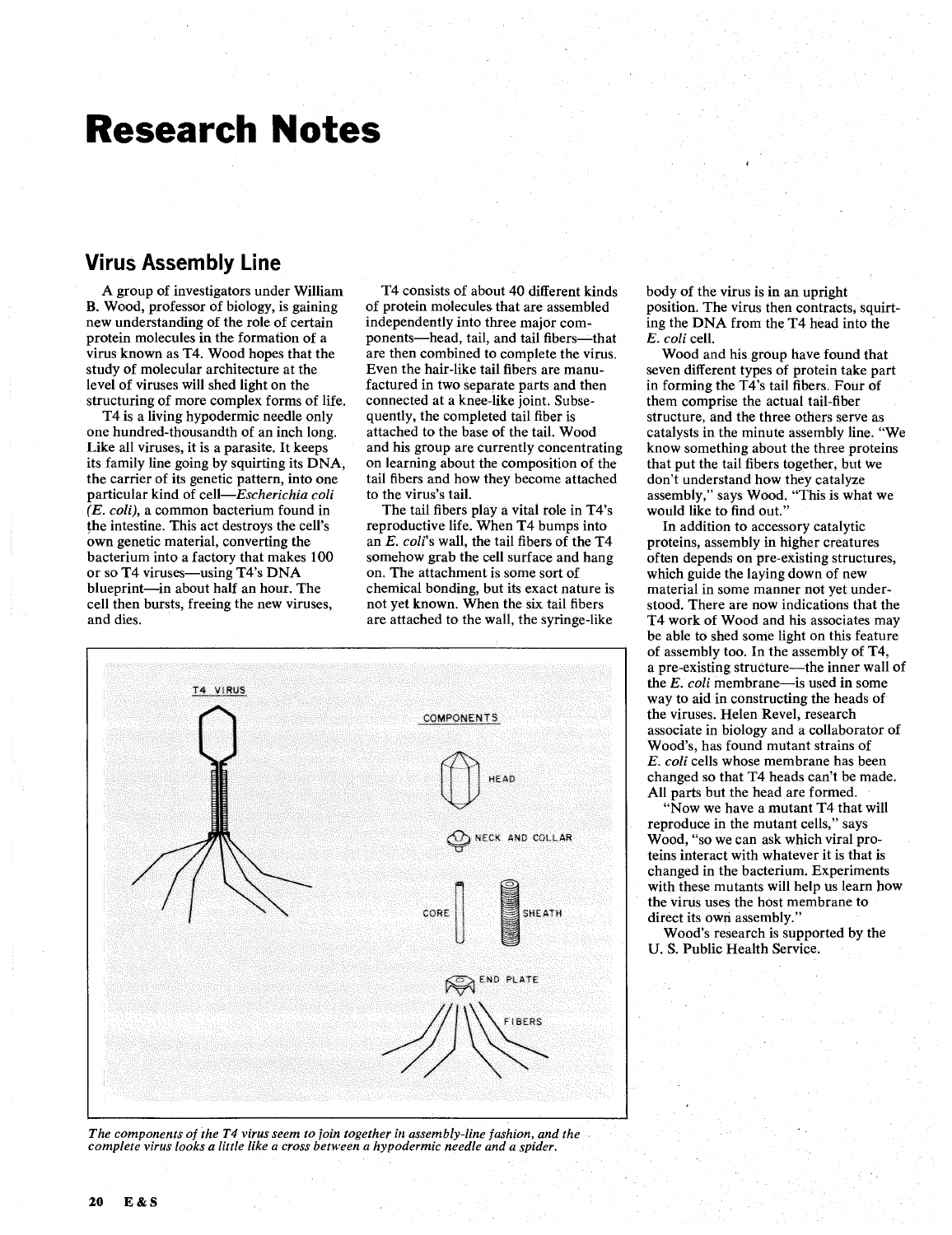

*William A. Fowler, Institute Professor of Physics, and Bat bara Zimmerman, a member of the technical staff, go over a computer print-out that analyzes data from solar observations and experiments.* 

#### **Much Ado about Nothing?**

The sun may have the ability to turn its thermonuclear fires up and down as a thermostat does a house furnace, and it may have done so as many as ten times during the past several million years. In fact, the sun may now be going through one of these crucial up-down periods. It may have turned itself down within the last few hundred thousand years and just now be turning up, or it may now be in the act of dampening its solar fires momentarily.

This thermostat-like activity may be due to what William **A.** Fowler, Institute Professor of Physics, calls "transient mixing," one of two "desperate" explanations he offered in a recent issue of *Nature,* the British scientific journal, in an attempt to resolve a baffling solar mystery----the scarcity of solar neutrinos.

Most scientists believe that the sun's interior is burning at 15 million degrees above absolute zero. But at this temperature (with hydrogen fused and turned into helium by thermonuclear reactions at the core) the sun should also be emitting about **3** percent of its energy in the form of neutrinos-subatomic particles, having energy but no charge or mass, that are by-products of nuclear reactions. However, it is increasingly evident that, at most, the sun is only spewing out about one-tenth the number of neutrinos predicted by theoretical astrophysicists.

"Quite obviously something is wrong, either with some of the most basic laws

of nuclear physics, or with our theories about the sun," says Fowler. "I prefer the latter explanation." Working in Kellogg Radiation Laboratory with a group that includes professors of physics Charles Barnes, Ralph Kavanaugh, Thomas Tombrello, and Ward Whaling; research fellows Arthur Huffman and Mirmira Dwarakanath; and a member of the technical staff, Barbara Zimmerman, Fowler has been attempting to find out what is wrong with our solar theories.

The first explanation he suggeststransient mixing-challenges the standard models of the sun. Current theory contends that the sun's interior is stable to convection; that is, there is no mixing of elements due to massive motions of material caused by the transfer of heat energy. Fowler speculates that perhaps the sun sometimes becomes convectively unstable and that materials at a temperature of 15 million degrees in the center of the sun are suddenly mixed with lighter, cooler materials from the sun's surface. Such mixing would cool the interior slightly and thus reduce the flow of neutrinos. Since neutrinos generated at the sun's center reach the earth in only eight minutes, any dampening of the solar fires would be evident immediately in a decrease in the number of neutrinos. There is no lessening of the sun's brightness because of this interruption, since light generated in the sun's core takes about 30 million years to work its way up to the solar surface.

Fowler's second desperate explanation -one that he is not particularly enthusiastic about—is that possibly one of the critical reactions in the core of the sun has a resonance in it; that is, it goes a lot faster than predicted. If this is so, it would, in effect, "short-circuit" the production of neutrinos, and would also make the theorists' models agree with the experimental results. Dwarakanath has searched for the necessary resonance, but has detected none so far in his experimental observations. "It doesn't appear that this particular explanation is viable, but it did seem necessary to test the possibility experimentally," says Fowler. 'If true, it would have constituted a loophole in the logic of solar nuclear physics, but what a letdown it would have been. Not understanding something in the nuclear reactions would have been an answer all right, but not a very exciting one. It wouldn't have led to anything new."

But the transient-mixing explanation does, as Robert Rood, a former research fellow under Fowler who is now assistant professor of astronomy at the University of Virginia, found out. He took Fowler's suggestion seriously enough to develop an elaborate theoretical model, the results of which were published in *Nature* in December. Rood's calculations indicate that the sun—and thus similar stars-could undergo transient mixing as many as ten times before the flow of neutrinos would be reduced to the few that have been observed.

Where the sun is in this mixing process -whether it is due to heat up or cool down-determines whether the earth is headed for another ice age, or for a longterm tropical heat wave. "If, for instance, the sun has been cooling off over the last 30 million to 100 million years, has its lowering temperature affected the earth?" asks Fowler. "If it has, one immediately thinks of glaciation in the very recent geological past. But we aren't sure there's any relation between the two phenomena. When you're speculating about theories of solar activity, you can't be very positive about effects on earth. 'Much ado about nothing' may turn out to be the appropriate way to describe the search for solar neutrinos, but the 'ado' has been exciting and the 'nothing' now poses serious problems in physics and astronomy."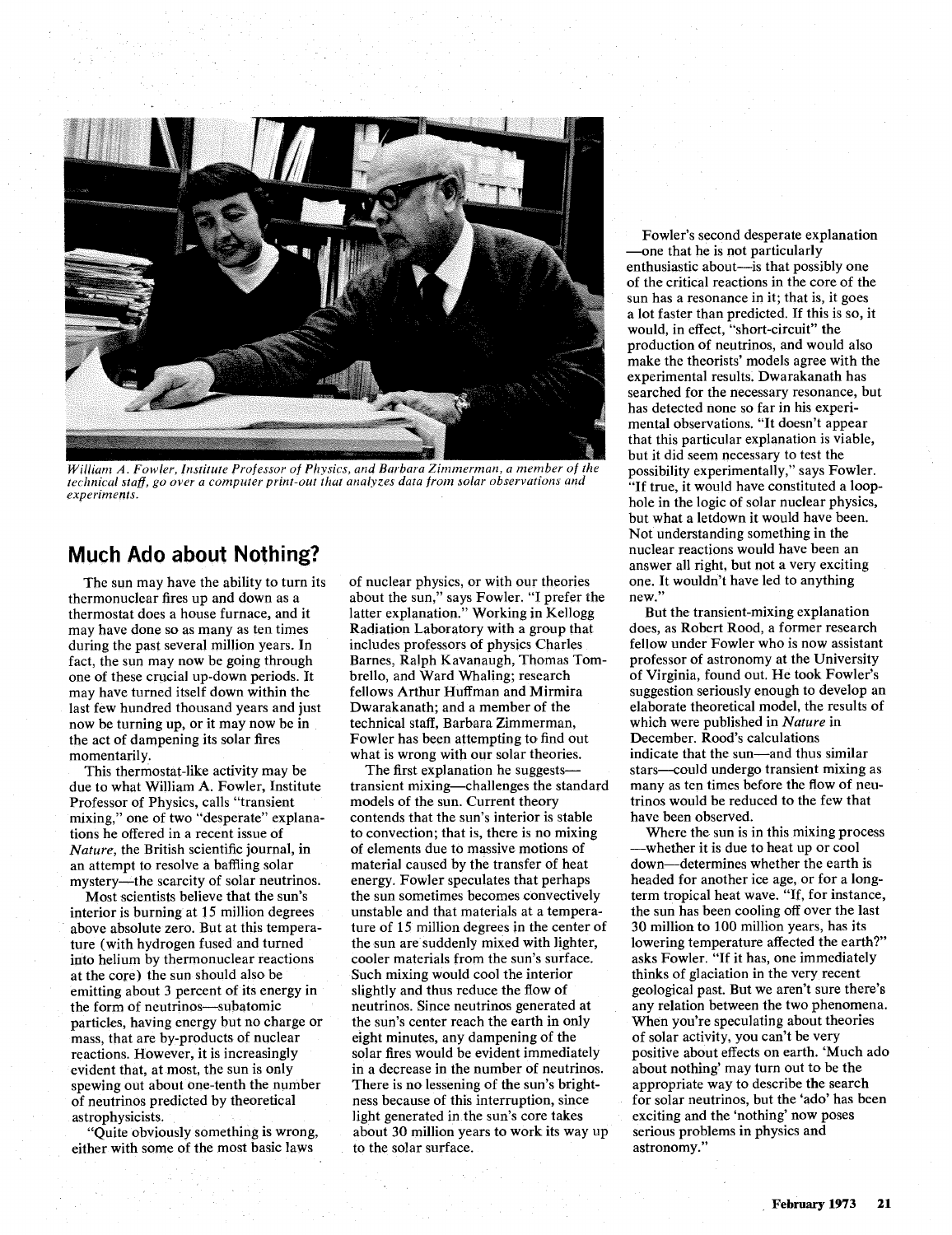## **Probing for Neutrons on the Moon**

One of the many instruments taken to the moon during the Apollo 17 mission in December was a 6% -foot-long tube that measured the rates at which neutrons reacted with lunar materials. Astronauts Eugene Cernan and Harrison Schmitt placed the tube-called the lunar neutron probe-in the hole they had drilled to obtain a deep core sample of the lunar surface, left it there for 40 hours, and then returned it to the lunar module for the long trip back to the earth and-eventually-Caltech.

The probe was designed by Donald Burnett, associate professor of nuclear geochemistry; Dorothy Woolum, research fellow in geology and physics; and Curtis Bauman, research engineer. It was constructed in Caltech's central shop for the National Aeronautics and Space Administration.

The neutrons tracked by the probe are secondary particles produced by the impact of cosmic rays on the moon. These rays strike the lunar surface and penetrate a few yards into it. When they collide with the atoms in the lunar rocks, complicated reactions occur in which the atoms of the lunar material are partially fragmented. The resulting secondary particles include neutrons.

The upper few yards of the lunar surface have been bombarded with these neutrons for billions of years-an assault that has produced small, but accurately measurable, changes in the isotopic composition of some elements found in lunar samples. Many measurements-primarily those made by *G.*  Price Russ, graduate student in chemistry, and Gerald Wasserburg, professor of geology and geophysicsshow the extent of this long-term neutron bombardment.

The number of neutrons that have reacted with a given sample of lunar material depends on how long (and where) the sample has been in the upper



*A volcanic area of the Owens Valley-similar to Littrow Crater on the moon-makes an ideal site for terrestrial tests of the lunar neutron probe. Don Burnett and assistant Jim Weiss begin a trial run by measuring distances.* 

few yards of the lunar surface. Consequently, the measurable effects of the neutron bombardment help us to understand the processes that move and mix material on the moon's surface. But for accurate interpretation of lunarsample data, it is necessary to know the rates at which neutrons react with lunar material, and how depth causes these rates to vary. The neutron probe should provide this information. "We already have theoretical estimates of how neutron-capture rates vary with depth," says Burnett. "With these we can build up fairly detailed models of what we think is going on. But if, instead of theoretical estimates, we have experimental data on the rate at which neutrons react down to a depth of six feet, we should be able to work out

the history of the lunar samples with considerably more accuracy."

Burnett and his co-workers are now analyzing the results of the probe experiment and hope that it will provide this direct experimental information. They designed the probe in the form of a hollow tube, into which a rod is inserted. The apparatus contains two neutron detectors. The inner side of the tube has a strip of uranium 235 down one side and a strip of plastic down the other. The outside of the rod has a strip of boron 10 on one side and pieces of mica in a strip on the opposite side. When the astronauts placed the probe in the hole, they rotated the rod so that the uranium and mica strips faced each other to form one detector; the boron and plastic also faced each other to act